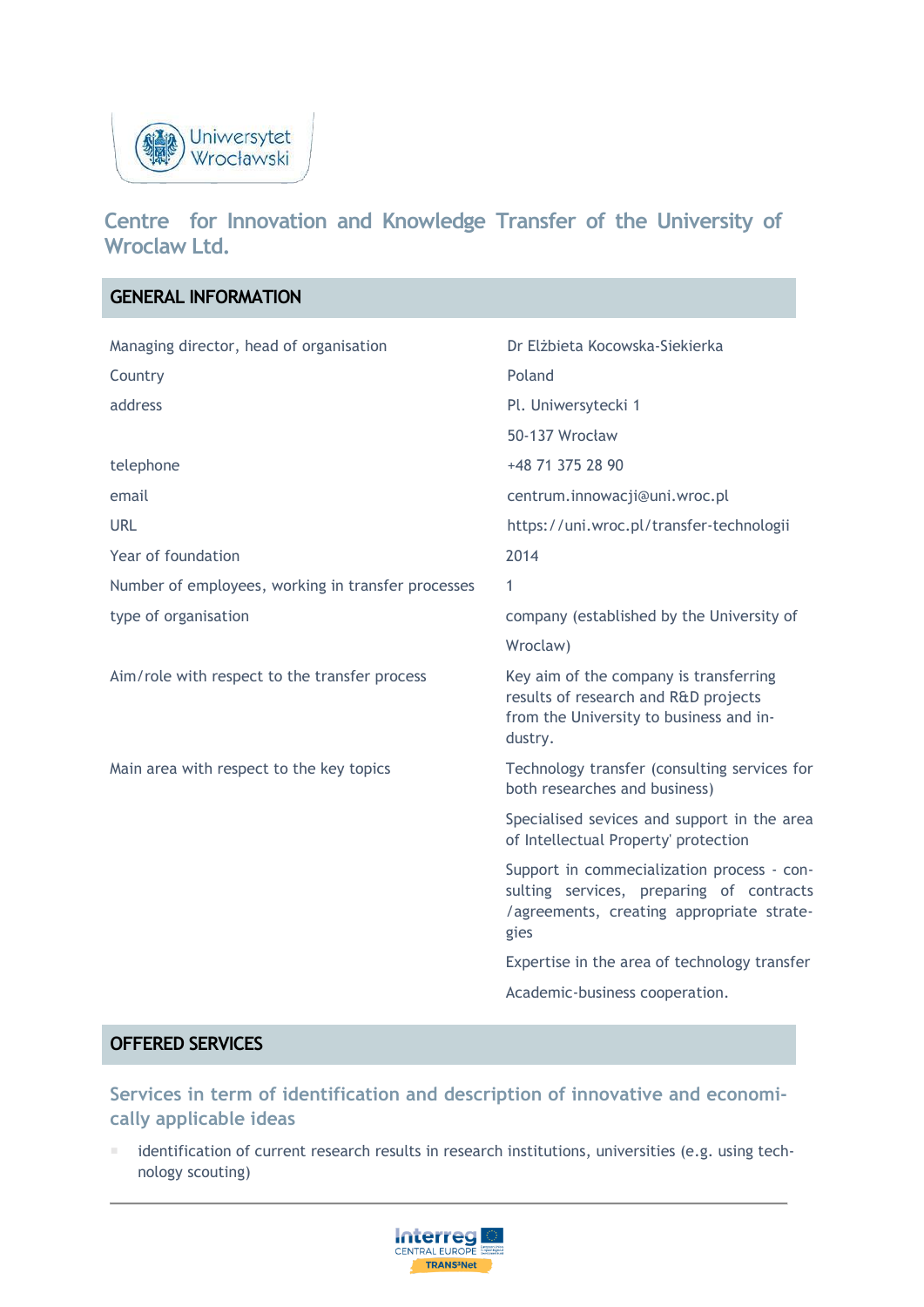- foster scientists in the description of their exploitable idea, focussed on its application in enterprises
- determination of the potential technology users' (licensees) needs and requirements

### **services in terms of the dissemination of innovative and economically applicable ideas**

#### *publish and disseminate*

- portfolio of patents: own patents and patents of research institutions, universities
- user-oriented descriptions of the idea (technology), (such as technology offers and technology files)

#### *publication modes and media*

data-bases, online platforms, websites introducing innovative ideas

### **services to bring together parties that could be relevant for the application of new ideas and technologies**

- implementation of visits in research institutes or enterprises
- sub-sequential evaluation of discussions between technology suppliers (similar to licensers) and technology users (similar to licensees), such as finding out whether the partners can go on discussing the technology/ results independently or need additional support
- initiating and presenting/ moderating bilateral and subject-specific discussions held by technology suppliers and potential users

### **services in terms of the preparation of economic exploitation of an (innovative and economically applicable) idea/ technology**

- contract research (e.g. initiating, bringing together the potentially exchanging parties, project management)
- consulting to find out and make use of the resources required for the final implementation of new technologies or processes in enterprises (e.g. support in scouting out and canvassing of funding options for the implementation of new technologies in a company, support in the management of licensing procedures)
- boosting acquisition of financing or funding of the defined transfer (e.g. consulting, bringing potential partners together)
- spin-off creation by own organisation

## **services of the economic exploitation of innovative and economically applicable ideas**

- $\blacksquare$  supporting patent exploitation/ licensing (e.g. patent search; market analysis, foundation consulting)
- support of licensing (e.g. market analysis, legal consulting)
- supporting implementation of spin-offs based on innovative ideas/ technologies